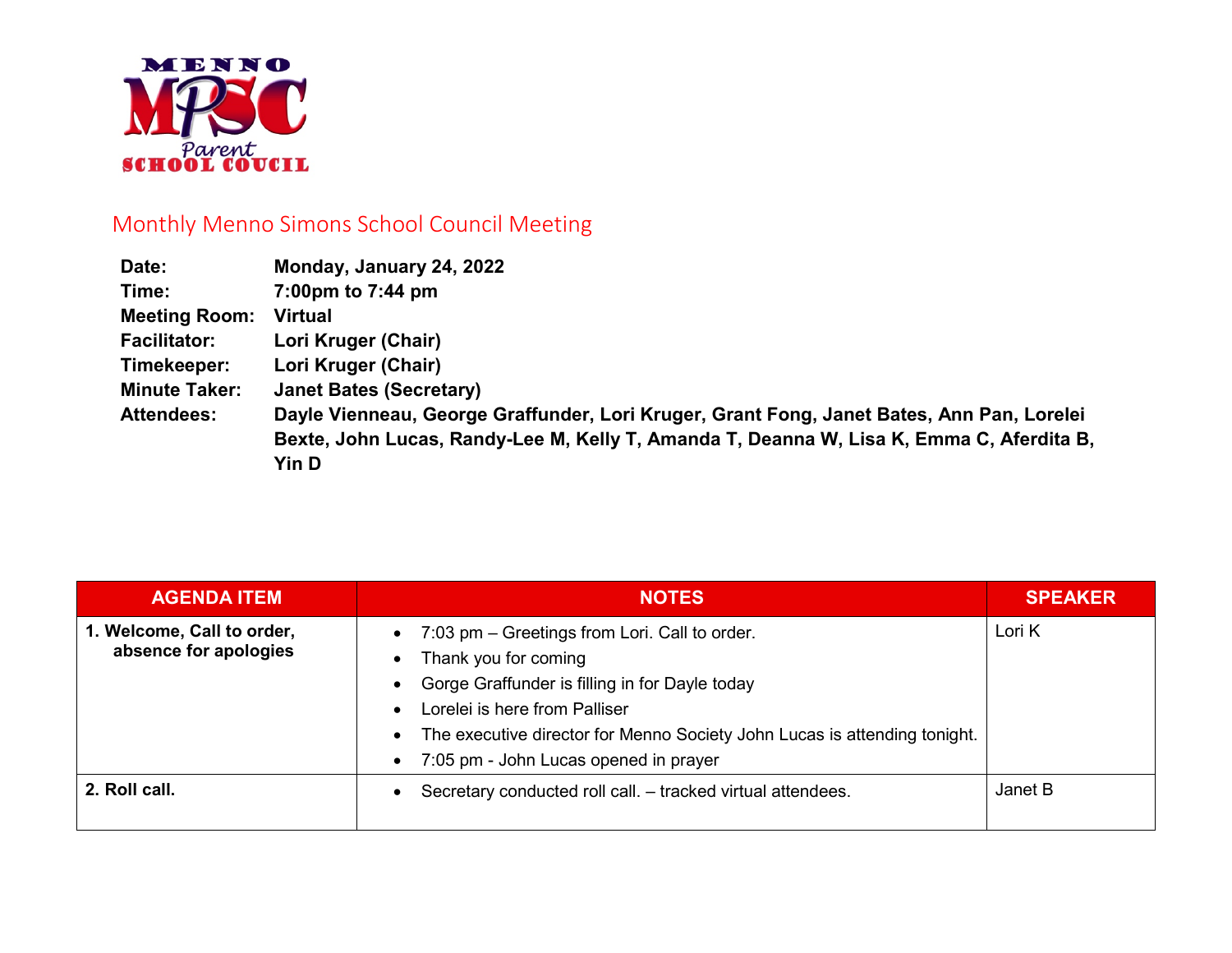| 3. Open Orders of Business:<br>Chair         | Motion to approve the minutes for November 29, 2021 meeting: Lori K<br>$\bullet$<br>Second: Lisa K<br>Passed Minutes for November 29, 2021                                                                                                                                                                                                                                                                                                                                                          | Lori K   |
|----------------------------------------------|-----------------------------------------------------------------------------------------------------------------------------------------------------------------------------------------------------------------------------------------------------------------------------------------------------------------------------------------------------------------------------------------------------------------------------------------------------------------------------------------------------|----------|
| 4. New Business: Principals<br><b>Report</b> | December events: projects leading up to Christmas. This was such an<br>encouraging thing to see so many connecting with Care West, Brown<br>Bag lunches, Samaritans Purse. This outreach is part of our school DNA.<br>Neat to be a part of.                                                                                                                                                                                                                                                        | George G |
|                                              | Very successful Christmas concert, would have been great live, but it<br>was fun.                                                                                                                                                                                                                                                                                                                                                                                                                   |          |
|                                              | 80% of families attended the virtual concert. This speaks highly of Menno<br>community building.                                                                                                                                                                                                                                                                                                                                                                                                    |          |
|                                              | Covid reporting process: we list covid absences and general absences,<br>not sending out specific notifications.                                                                                                                                                                                                                                                                                                                                                                                    |          |
|                                              | Seen increase in covid case particularly JR high, mostly in sports teams,<br>seems to be the ones playing in the community more, rather than school<br>transmission.                                                                                                                                                                                                                                                                                                                                |          |
|                                              | We want to look at the draft calendar for next year. We are looking for<br>feedback on start date, end date, Christmas break. This is a draft copy,<br>there will be changes.                                                                                                                                                                                                                                                                                                                       |          |
|                                              | January focus is the Bell: Lets Talk Day. Focusing on mental health.                                                                                                                                                                                                                                                                                                                                                                                                                                |          |
|                                              | February is pink shirt day. Anti-bullying programs, near the end of the<br>month, We will do something following teacher convention week.                                                                                                                                                                                                                                                                                                                                                           |          |
|                                              | Mrs. Liyanage has put together some resources for Black History month.<br>There will be an opportunity to display and research that.                                                                                                                                                                                                                                                                                                                                                                |          |
|                                              | The school draft calendar: Student first day is Aug 30. Sept 30 is national<br>day for truth and reconciliation. November break is still there, this may<br>change. Second semester starts Jan 31. Teacher convention in February<br>is a week off. Spring break is last week in March and first week in April.<br>May long weekend, looking for input to see if preference would be the<br>Friday before or Tuesday after to make that weekend extra long. June<br>27, 2023 last day for students. |          |
|                                              | Questions:                                                                                                                                                                                                                                                                                                                                                                                                                                                                                          |          |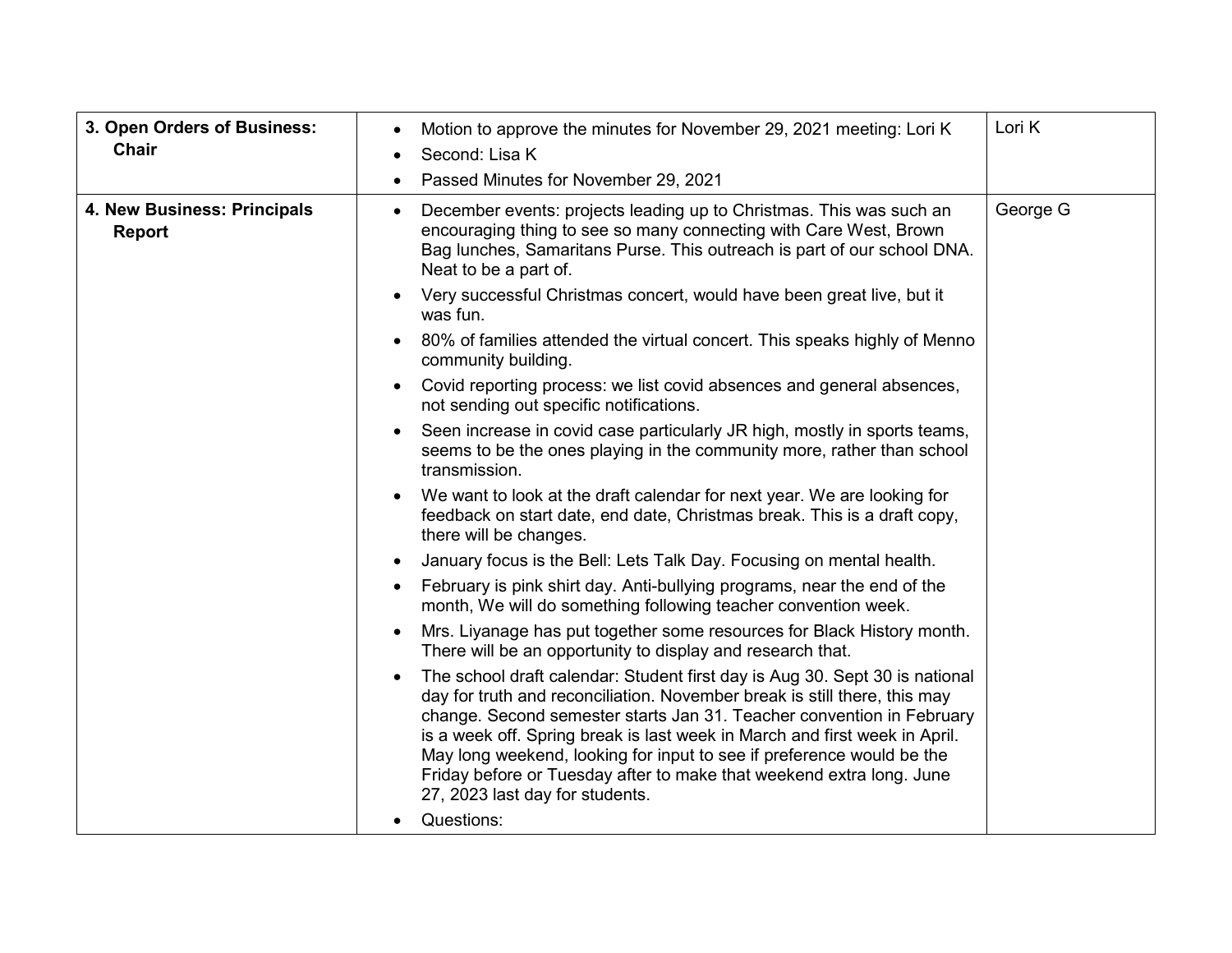| Is it safe to assume you would like feedback and Dayle and George will<br>take back to Palliser in discussions?                                                                                                                                                       |                     |
|-----------------------------------------------------------------------------------------------------------------------------------------------------------------------------------------------------------------------------------------------------------------------|---------------------|
| The board shared the initial calendar, the feedback was to come back for<br>the last board meeting. Not enough feedback was received, so they sent<br>out a second calendar. There is another draft of the calendar that has<br>changed from the one you have shared. | Lori K<br>Lorelei B |
| George will check in with Dayle before send out new draft calendar.                                                                                                                                                                                                   |                     |
| The random Fridays off, it is easier for lots of families if that can be a<br>block. Do we have half days? Or is it staying at 1 per month the last day<br>of the month?                                                                                              |                     |
| Do not think the half days have been finalized yet. We are a long way<br>from that kind of certainty.                                                                                                                                                                 | Lori K              |
| For the covid reporting process changes. Are we listing covid and general<br>absences separately?                                                                                                                                                                     | George G            |
| Not sure, at this point, we have been informing the parents of the specific<br>classes that have cases. But not sure this is necessary protocol any<br>longer, it is just what we are doing for our families.                                                         | Lori K<br>George G  |
| It is the new protocol that went out in the memo's. If parents want info,<br>there was a link in the memo's that links to the attendance at Menno.<br>That is the best place to go for understanding.                                                                 |                     |
| This link will allow you to see the MSCS attendance numbers. This link<br>actually will allow you to see all Palliser schools:<br>https://ep.pallisersd.ab.ca/attendancesum/index.html                                                                                | Anne P              |
| This is easier for parents to see the situation at school. This does not tell<br>us which grades.                                                                                                                                                                     |                     |
| If there is a situation in a particular grade, we will still let the parents<br>know.                                                                                                                                                                                 |                     |
| We want parents to be testing and keeping children at home if kids are<br>sick.                                                                                                                                                                                       |                     |
| We will follow up with Dayle on this.                                                                                                                                                                                                                                 |                     |
| For the draft schedule, are there particular dates? Any particular<br>feedback you are looking for?                                                                                                                                                                   |                     |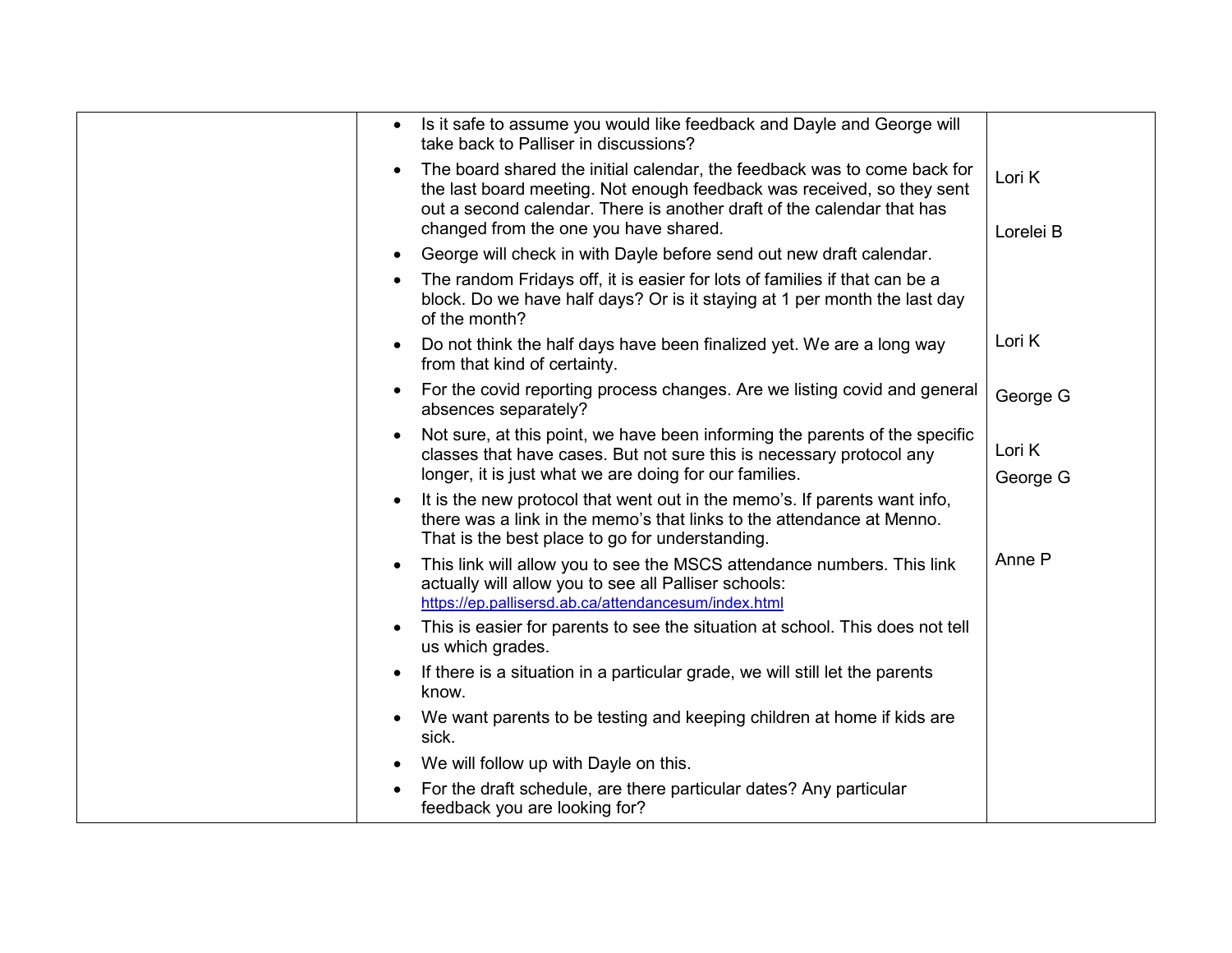|                                                       | Do you prefer the site-based PD on Friday before the long weekend? Or<br>$\bullet$<br>the Tuesday after? The November week, do we want site based in, and<br>get a full week, or an in lieu days? Or not have the November break?<br>The PD placements we are looking for feedback on that. The initial feed<br>$\bullet$<br>back for November week off. That is the Remembrance week. That week<br>in school is important to families in our smaller communities because of<br>the Remembrance Day ceremonies, etc. A second calendar has been put<br>out. Contact Audry for the calendar that you should share with parents.                                                                                                                                                                                                                                                                                                                                                                                                                                                                                                                                                                                                                                                                                                                                                                                                        | Lisa K<br>George G<br>Lorelei B               |
|-------------------------------------------------------|---------------------------------------------------------------------------------------------------------------------------------------------------------------------------------------------------------------------------------------------------------------------------------------------------------------------------------------------------------------------------------------------------------------------------------------------------------------------------------------------------------------------------------------------------------------------------------------------------------------------------------------------------------------------------------------------------------------------------------------------------------------------------------------------------------------------------------------------------------------------------------------------------------------------------------------------------------------------------------------------------------------------------------------------------------------------------------------------------------------------------------------------------------------------------------------------------------------------------------------------------------------------------------------------------------------------------------------------------------------------------------------------------------------------------------------|-----------------------------------------------|
| 5. New Business: Update from<br><b>Palliser</b>       | Gave highlight details on updated Palliser report. [See below for full<br>$\bullet$<br>report]                                                                                                                                                                                                                                                                                                                                                                                                                                                                                                                                                                                                                                                                                                                                                                                                                                                                                                                                                                                                                                                                                                                                                                                                                                                                                                                                        | Lorelei B                                     |
| 6. New Business: Update from<br><b>School Council</b> | Draft calendar: Lori will follow up with Dayle and how she would like too<br>$\bullet$<br>proceed with sharing it with families.<br>Ann will send out the new draft.<br>$\bullet$<br>Ice rink: Mother nature was not kind to us. We had the long, cold snap,<br>$\bullet$<br>which was wonderful for making ice, but we were not able to do it over<br>Christmas. We wanted to get it up at beginning of January. And then<br>warm weather hit. The ice rink is only functional until the end of February,<br>so we will not be doing it this year.<br>Lots of volunteering options. Can we alleviate Grant and Lori's burden,<br>$\bullet$<br>can we have that as a volunteer option?<br>We had a good group ready to assemble the ice rinks and 2 small groups<br>$\bullet$<br>willing to help with ice maintenance. This will be taken into consideration<br>for plans next year.<br>We did have volunteers lined up, but timing wise it did not work out this<br>$\bullet$<br>year. Next year we will do it again and plan for it a little earlier this year.<br>Our timing was off by a week.<br>We are all set up and printing off the instructions so we are ready to go<br>$\bullet$<br>for next year.<br>There was an email from Palliser about a parent council school grant, we<br>$\bullet$<br>may qualify for \$500 grant if put to specific things to see if this is a fit for<br>us. We will keep you posted for that. | Lori K<br>Lisa K<br>Lori K<br>Ann P<br>Lori K |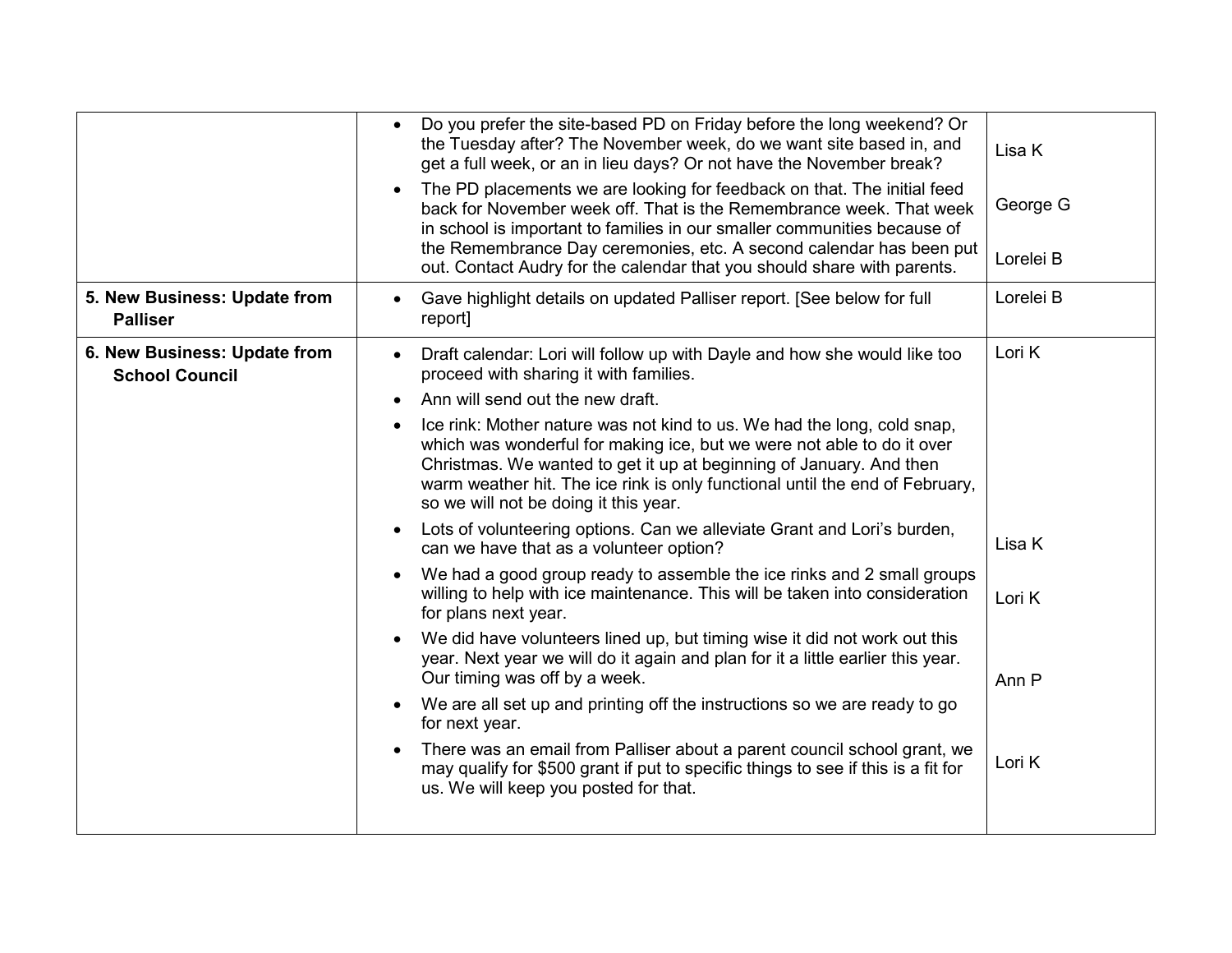|                                                            | I believe this grant had to be applied for at the end of last year. We<br>$\bullet$<br>applied for that grant on behalf of all school councils. The money may be<br>in, we will get back to you on that.                                                                                                                                                                                        | Lorelei B |
|------------------------------------------------------------|-------------------------------------------------------------------------------------------------------------------------------------------------------------------------------------------------------------------------------------------------------------------------------------------------------------------------------------------------------------------------------------------------|-----------|
|                                                            | Where would it [the grant] be applied?<br>$\bullet$                                                                                                                                                                                                                                                                                                                                             |           |
|                                                            | It can be applied to diversify communication tools between council and                                                                                                                                                                                                                                                                                                                          | Lisa K    |
|                                                            | families, broaden the number of events that include parents. School<br>council executive will get together and discuss to see what it would look<br>like for our school                                                                                                                                                                                                                         | Lori K    |
|                                                            | The grant is meant for engagement of parents.<br>$\bullet$                                                                                                                                                                                                                                                                                                                                      |           |
|                                                            | Is this grant only for this school year, or for next year too?<br>$\bullet$                                                                                                                                                                                                                                                                                                                     | Lorelei B |
|                                                            | Not sure if you have to use it this year or not. When talking parent                                                                                                                                                                                                                                                                                                                            | Lori K    |
|                                                            | engagement, I do not think it has to be utilized, but Dexter will put<br>together packages that detail what goes along with it. Will get Dexter to<br>reach out to you to clarify                                                                                                                                                                                                               | Lorelei B |
| 7. New Business: Q&A with                                  | No new business.                                                                                                                                                                                                                                                                                                                                                                                |           |
| <b>School Council &amp; Mrs.</b>                           |                                                                                                                                                                                                                                                                                                                                                                                                 |           |
| <b>Vienneau</b>                                            |                                                                                                                                                                                                                                                                                                                                                                                                 |           |
| 8. Outstanding tabled actions:<br><b>Curriculum update</b> | There were changes to draft curriculum that the province put out. There<br>will be some of it rolled out and not others.                                                                                                                                                                                                                                                                        | Lori K    |
|                                                            | If those curriculum changes are something you want to see, keep<br>$\bullet$<br>contacting your MLA's on this.                                                                                                                                                                                                                                                                                  |           |
|                                                            | We have not seen the changes. They have put together a group made up<br>$\bullet$<br>of teachers both piloting and not piloting the curriculum. They are still<br>providing feedback. The feedback link is still open on the government of<br>Alberta website. We strongly suggest you go and provide feed back on<br>the link. We are in the dark on what the changes look like at this point. | Lorelei B |
|                                                            | Last year, Mr. Potvin, Meg looked at this for us and provided their<br>$\bullet$<br>professional opinions. Do we have someone who can look at this to say<br>'yay' or 'nay' that is more knowledgeable? Do we have someone like that<br>that can interpret it for us parents?                                                                                                                   | Lisa K    |
|                                                            | We will consult Dayle to see. If we asked Bernie, since he is still involved,<br>I'm sure he would be happy to give us opinion.                                                                                                                                                                                                                                                                 | Lori K    |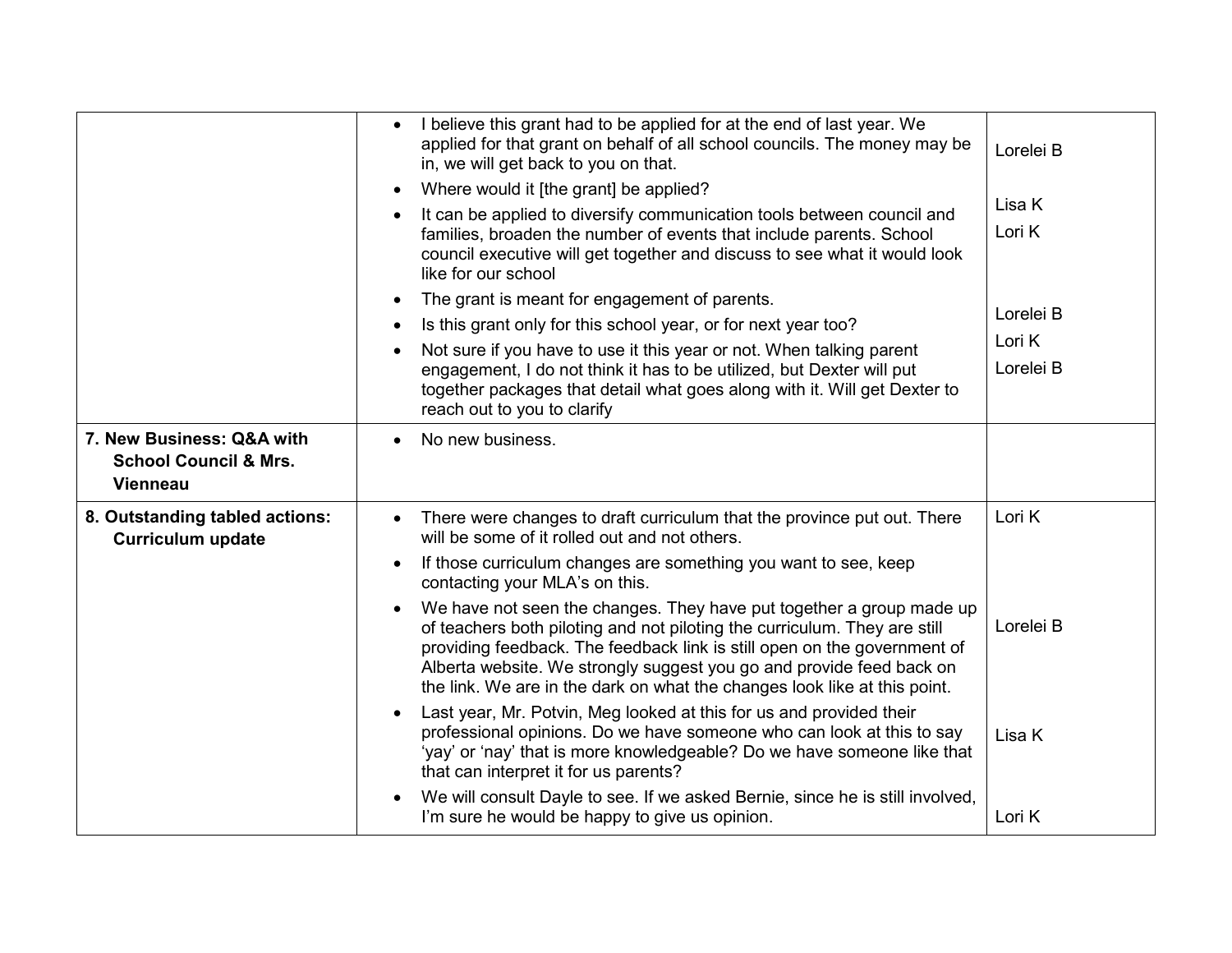|                       | We have asked the staff teaching grades 1, 2 & 3 to take a look at it as<br>well. We do not want this to be a big surprise, we are trying to build in<br>some time to look at it. It is all online. We do have lots of resources to<br>consult with.                                                                            | George G |
|-----------------------|---------------------------------------------------------------------------------------------------------------------------------------------------------------------------------------------------------------------------------------------------------------------------------------------------------------------------------|----------|
| 9. New tabled actions | No new tabled actions.                                                                                                                                                                                                                                                                                                          |          |
| 10. Adjournment:      | Closing remarks: Please continue to pray for protection for our teachers,<br>our students. Pray for the end of covid.                                                                                                                                                                                                           | Ann P    |
|                       | We were juggling today. It is affecting the staff more at this time. We<br>have not really had to deal with many absences due to cases up until this<br>point. We have been fortunate. But this is all new territory now.                                                                                                       | George G |
|                       | We have had a lot of changes with staff. Do you get a sense that you are<br>jelling well? How it is on your end [the teachers & staff]?                                                                                                                                                                                         | Lisa K   |
|                       | It is really strong in the Jr. high end, which is where I have more visibility.<br>The team is working well. Have had a chance to meet with the new gr 5<br>teacher. He asks lots of questions. Mr. Colgon helped lay it out. With<br>Megan's upcoming mat leave, there is some trepidation, but support is<br>around her.      | George G |
|                       | In regards to Div. 1, we have some pretty great people down there. It<br>seems the staff is doing a great job in working together and supporting<br>each other. It would be nice if we could spend a little more time together.<br>It sure would be nice to have more in person contact as meetings are<br>online at this time. |          |
|                       | Dayle and George as an admin team are hugely supportive and are<br>stellar. I am thankful for your presence in our school. You have made<br>chaotic times more smooth. Ann, John, Amanda, all are doing an<br>amazing job.                                                                                                      | Deanna W |
|                       | Good evening to all!                                                                                                                                                                                                                                                                                                            | Lori K   |
|                       | Next meeting is Thursday, March 3, 2022                                                                                                                                                                                                                                                                                         |          |

**Menno Simons School Council Meeting January 24, 2022**

**Highlights from the Board of Trustees Meeting, January 11, 2022**